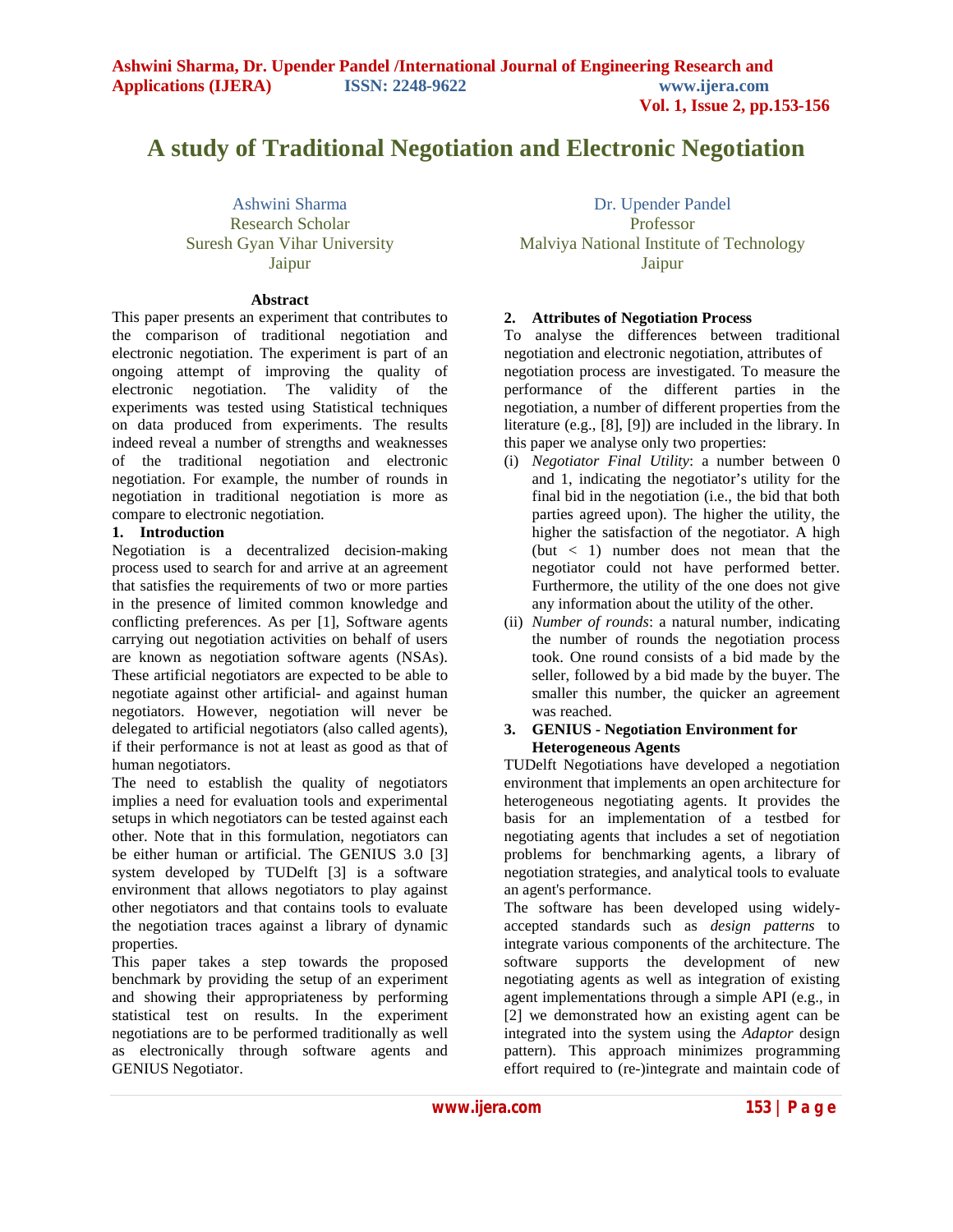## **Ashwini Sharma, Dr. Upender Pandel /International Journal of Engineering Research and Applications (IJERA) ISSN: 2248-9622 www.ijera.com Vol. 1, Issue 2, pp.153-156**

a negotiation agent. The *XML* file format [4] is used system-wide to specify the negotiation domain, preference profiles, and export results of simulations for detailed analysis. The use of XML simplifies the task of maintaining the persistent information in the system, allows extending the original information structures of the system with new concepts with no impact on the existing code, and integration with other systems.

As per [5], The software environment consists of two main modules:

- (i) Scenario Editor, a GUI-based editor that allows to create, store, and modify a negotiation domain and preferences of the negotiating parties;
- (ii) Simulator, a tool used to simulate and analyze negotiation between the software agents and allows humans to negotiate with others or with software agents.





A bid is a set of chosen values *v*1K*vN* for each of the *N* issues. Each of these values has been assigned an evaluation value  $eval(vi)$  in the utility space, and also there are fixed costs cost(*vi*) associated with each value. The utility is the weighted sum of the normalized evaluation values, under the assumption that the cost is below the maximum cost of 1200. If the maximum cost is exceeded, the utility is zero  $(e.g., [5])$ .

$$
Utility(v_1...v_N) = \begin{cases} U(v_1...v_N), if CostSum(v_1...v_N) \le 1200 \\ 0, if CostSum(v_1...v_N) > 1200 \end{cases}
$$

$$
U(v_1...v_N) = \sum_{i=1}^{N} w_i \frac{eval(v_i)}{\max(eval(v_k))}
$$

$$
CostSum(v_1...v_N) = \sum_{i=1}^{N} cost(v_i)
$$



**Utility Plot indicates for both agents of a particular bid.**

# **4. Experiment**

An experiment based on mobile domain was performed to analyse the difference between two negotiation processes: a traditional face-to-face negotiation and an electronic negotiation using software agent.

**Participants.** Gather a group of students belongs to MBA course. The selection should contain enough students to possibly gain statistically significant results. The size of the group depends on the number of variables in the domain. In this experiment total sixteen students were participated. The group consisted of 11 males and 5 females. The age of students participated, varying between 19 and 27 years.

**Preparation.** Before starting the experiment, the participants are to be provided enough background information to be able to perform the negotiation and use the software environment used to register the negotiations. The participants should be motivated to do their best during the negotiation. In the case study the participants were motivated by the challenge to obtain a high

utility, and to perform better than the electronic negotiation they were also allowed to perform. The participants formed 8 groups of two persons, and each group was assigned to a computer.

**Method.** In the traditional negotiation process, one person is assigned the role of the buyer, and the other one is assigned the role of the seller. The buyer negotiates with the seller (both using their own profile). In the electronic negotiation process, a computer buyer negotiates with a computer seller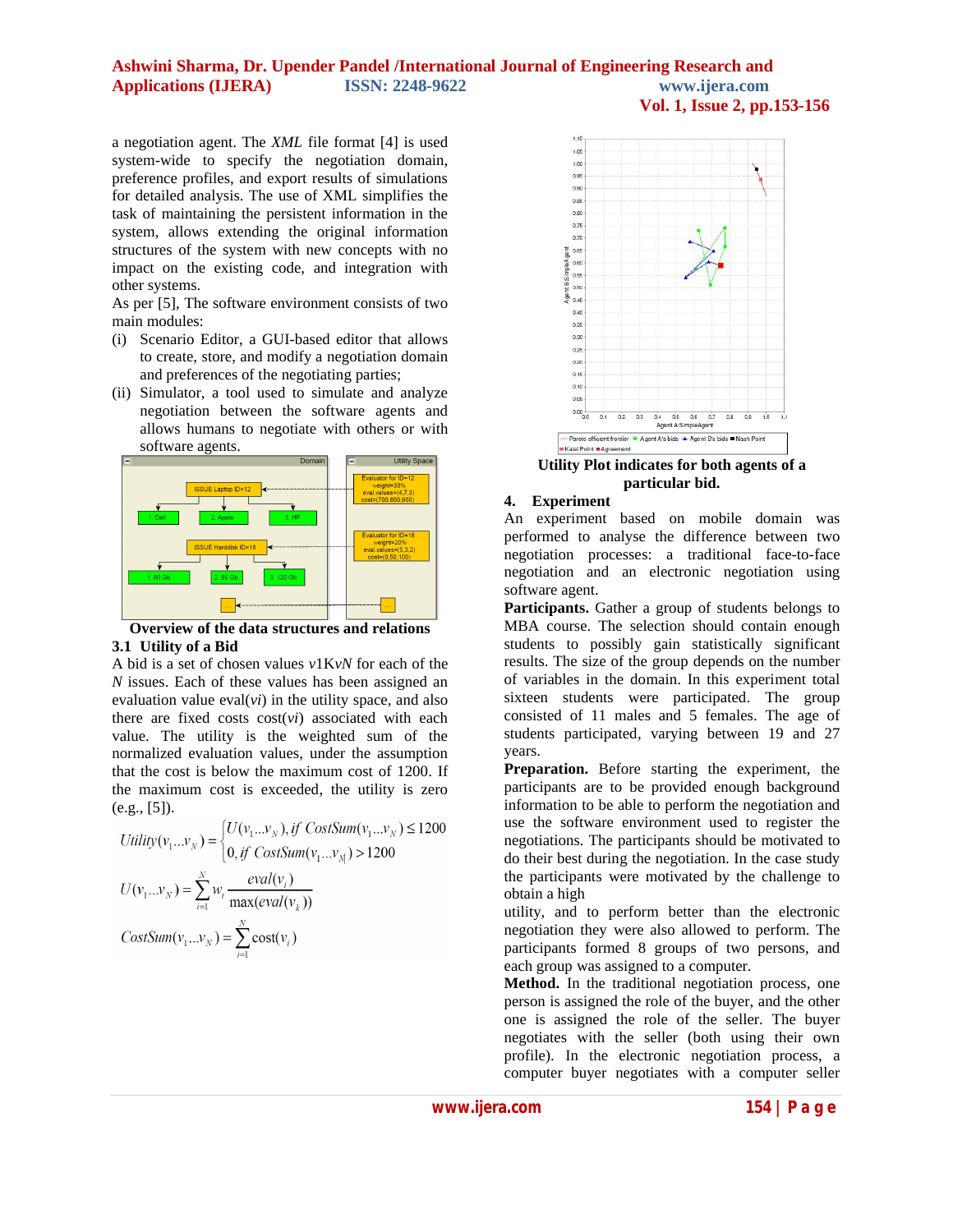# **Ashwini Sharma, Dr. Upender Pandel /International Journal of Engineering Research and Applications (IJERA) ISSN: 2248-9622 www.ijera.com Vol. 1, Issue 2, pp.153-156**

(both using the profile of the corresponding negotiator in traditional negotiation). By keeping the negotiation profile stable over the two processes, it is guaranteed that the utility spaces remains the same, and that the resulting traces are thus comparable.

# **5. Results**

Using GENIUS system the negotiation attributes have been collected through traces that resulted from the experiments. Paired t-test have been performed, of which the results collected from experiments using the software STATGRAPHICS<sup>®</sup> Centurion XV [6]. Table 1 shows the rounds and final utilities of all 8 traditional negotiations.

| Round<br>(traditional) | <b>Utility A</b><br>(Buyer)<br>(traditional) | <b>Utility B</b><br>(Seller)<br>(traditional) |
|------------------------|----------------------------------------------|-----------------------------------------------|
| 10                     | 0.77                                         | 0.61                                          |
| 8                      | 0.77                                         | 0.78                                          |
| 6                      | 0.80                                         | 0.69                                          |
| 9                      | 0.76                                         | 0.76                                          |
| 8                      | 0.70                                         | 0.73                                          |
| 6                      | 0.75                                         | 0.78                                          |
| 8                      | 0.78                                         | 0.69                                          |
| Ջ                      | 0.72                                         | 0.72                                          |

#### **Table 1: Rounds and Final utilities of Traditional Negotiations**

Table 2 shows the rounds and final utilities of all 8 electronic negotiations.

| Round<br>(eNegotiation) | <b>Utility A</b><br>(Buyer)<br>(eNegotiation) | <b>Utility B</b><br>(Seller)<br>(eNegotiation) |
|-------------------------|-----------------------------------------------|------------------------------------------------|
| 8                       | 0.75                                          | 0.59                                           |
| 6                       | 0.75                                          | 0.76                                           |
| 3                       | 0.78                                          | 0.67                                           |
| 4                       | 0.73                                          | 0.74                                           |
| $\mathfrak{D}$          | 0.68                                          | 0.70                                           |
| 5                       | 0.72                                          | 0.65                                           |
| 4                       | 0.70                                          | 0.72                                           |
|                         | 0.76                                          | 0.69                                           |

**Table 2: Rounds and Final utilities of Traditional Negotiations Hypothesis Tests for Round (traditional) - Round (eNegotiation)** Sample mean  $= 3.0$ 

Sample median  $= 2.5$ Sample standard deviation = 1.85164 **t-test**

Null hypothesis: mean  $= 0.0$ Alternative: not equal Computed t statistic  $= 4.58258$  $P-Value = 0.002536$ 

Reject the null hypothesis for alpha  $= 0.05$ .

The t-test tests the null hypothesis that the mean Round (traditional) - Round (eNegotiation) equals 0.0 versus the alternative hypothesis that the mean Round (traditional) - Round (eNegotiation) is not equal to 0.0. Since the P-value for this test is less than 0.05, we can reject the null hypothesis at the 95.0% confidence level (e.g., [7]). This proves that the number of rounds was significantly more in traditional negotiation as compare to electronic negotiation.

# **Hypothesis Tests for Utility A (traditional) - Utility A (eNegotiation)**

Sample mean  $= -0.0325$ Sample median  $= -0.025$ Sample standard deviation  $= 0.0205287$ 

# **t-test**

Null hypothesis: mean  $= 0.0$ Alternative: not equal Computed t statistic  $= -4.47782$ 

 $P-Value = 0.00287381$ 

Reject the null hypothesis for alpha  $= 0.05$ .

The t-test tests the null hypothesis that the mean Utility A (traditional) - Utility A (eNegotiation) equals 0.0 versus the alternative hypothesis that the mean Utility A (traditional) - Utility A (eNegotiation) is not equal to 0.0. Since the P-value for this test is less than 0.05, we can reject the null hypothesis at the 95.0% confidence level. This proves that the Utility of Buyer was significantly higher in traditional negotiation as compare to electronic negotiation.

#### **Hypothesis Tests for Utility B (traditional) - Utility B (eNegotiation)**

Sample mean  $= 0.03$ Sample median  $= 0.02$ Sample standard deviation  $= 0.0447214$ 

**t-test**

Null hypothesis: mean  $= 0.0$ 

Alternative: not equal

Computed t statistic  $= 1.89737$ 

 $P-Value = 0.0995912$ 

Do not reject the null hypothesis for alpha  $= 0.05$ .

The t-test tests the null hypothesis that the mean Utility B (traditional) - Utility B (eNegotiation) equals 0.0 versus the alternative hypothesis that the mean Utility B (traditional) - Utility B (eNegotiation) is not equal to 0.0. Since the P-value for this test is